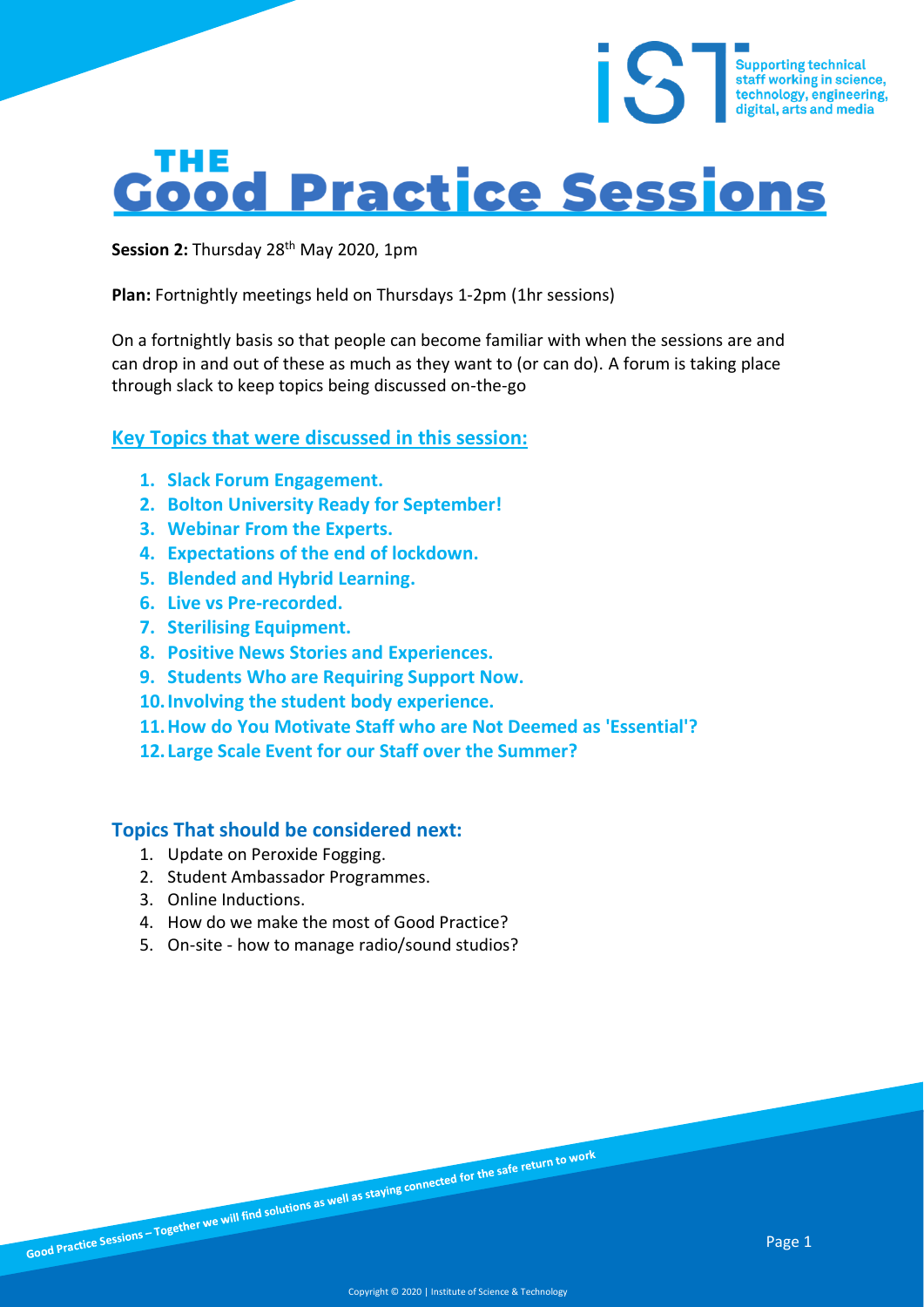

### **1) Slack Forum Engagement.**

Slack functions to keep lots of different conversations going at the same time, where not everyone is interested in every given conversation that is going on. You can drop in and out of various conversations, you can read some, contribute on others, ignore ones that don't apply to you. Everyone gets to choose their own level of engagement.

## **2) Bolton University Ready for September!**

Bolton University has made a video to capture how they are covid-secure and ready for starting back with staff and students in September 2020: <https://www.youtube.com/watch?v=01GbPnFIKlg&feature=youtu.be>

#### **3) Webinar From the Experts.**

Planning to return to work - Factors to be considered from Health and Safety Lawyers: <https://www.youtube.com/watch?v=y9mvDw3CJ3M&feature=youtu.be>

## **4) Expectations of the end of lockdown.**

What can we expect our departments to be doing over the coming weeks and months, what will the end of lockdown look-like, when do activities have to happen? Some universities have decided to do no on-site activities as the majority of practicals can be done virtually.

The Creative Community are very fortunate as it is possible to make the most of online delivery of student support and online practicals. The student experience will be different, but the community are more fortunate than the STEM sector; where many of their on-site teaching practicals have had to be cancelled and may well be pushed back until next year.

Phased building re-occupation plans are being put in place along with building maintenance and social measure plans. Much of this involves, taking out corridors and indicating occupancy levels for both staff and students. Early occupancy for essential maintenance and especially building maintenance before anyone re-enters. Amongst most Universities, the belief is that September if the most likely time when technical staff will be back in the workplace at the earliest.

This will have its own challenges a usually the summer periods tend to be the preparatory stages for the new terms in September.

Good Practice Sessions – Together we will find solutions as well as staying connected for the safe return to work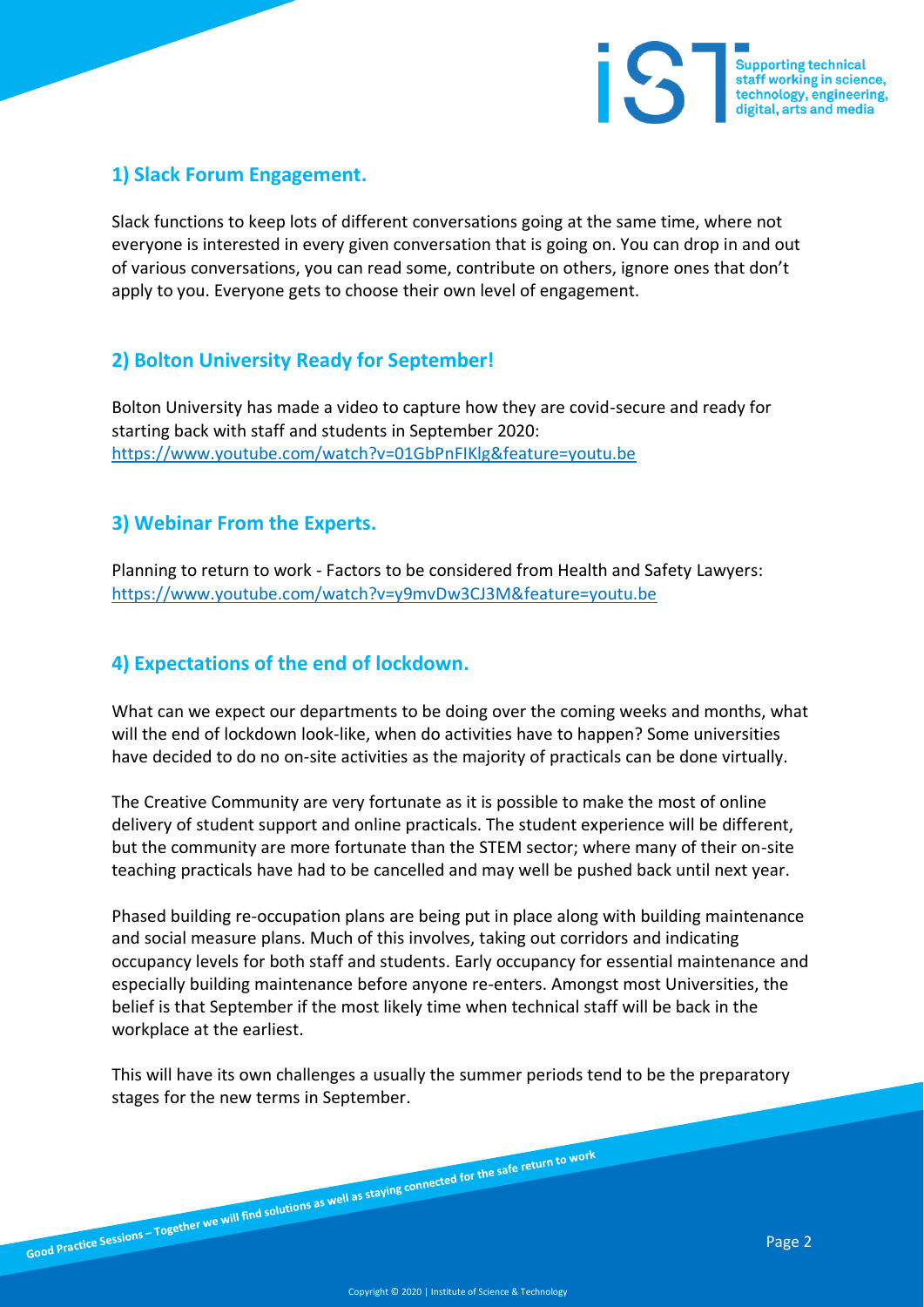

What is evident, more and more, is that technicians can often take on a dual role, where they can be supporting students for part of their time and then the other part of their role involves being responsible for buildings, facilities and management on a much higher level. Technicians are sometimes leading and directing the conversations.

Technical staff will be imperative in organisations as they will be key to the maintenance of equipment, to ensure safety before students and other staff are allowed back on campus or if loaning equipment out to students.

#### **5) Blended and Hybrid Learning.**

There are discussions around having '**Blended Learning**' as there is a need to be more creative. Blended learning is an approach to education that combines online educational materials and opportunities for interaction online with traditional placebased classroom methods. It requires the physical presence of both teacher and student, with some elements of student control over time, place, path, or pace.

Key Information on Blended Learning: <https://www.youtube.com/watch?v=Ef5NY0ni50U> <https://edtechnology.co.uk/latest-news/ultimate-guide-to-blended-learning/>

Staff at the University of Hertfordshire are carrying out blended learning and mentioned that it would be "tricky in the creative arts but doable in other ways, but this will be a great opportunity for the new ways we haven't been using before."

Northumbria University are also planning on carry out blended learning in September and are awaiting full guidance, but they are looking at distancing in practical spaces. One of the key initiatives that Northumbria are trying to do is to get access for technical staff to complete online materials, equipment returns and maintenance.

Other organisations are carrying out '**Hybrid Learning'** delivery. Technicians are being directly involved in the resources and delivering of the protocols. Hybrid learning is a way of combining traditional classroom experiences, experiential learning objectives, and digital course delivery that emphasizes using the best option for each learning objective.

The difference between blended and hybrid: <https://www.anewspring.com/blended-and-hybrid-learning/>

Hybrid Learning:

<https://sites.psu.edu/hybridlearning/what-is-hybrid/>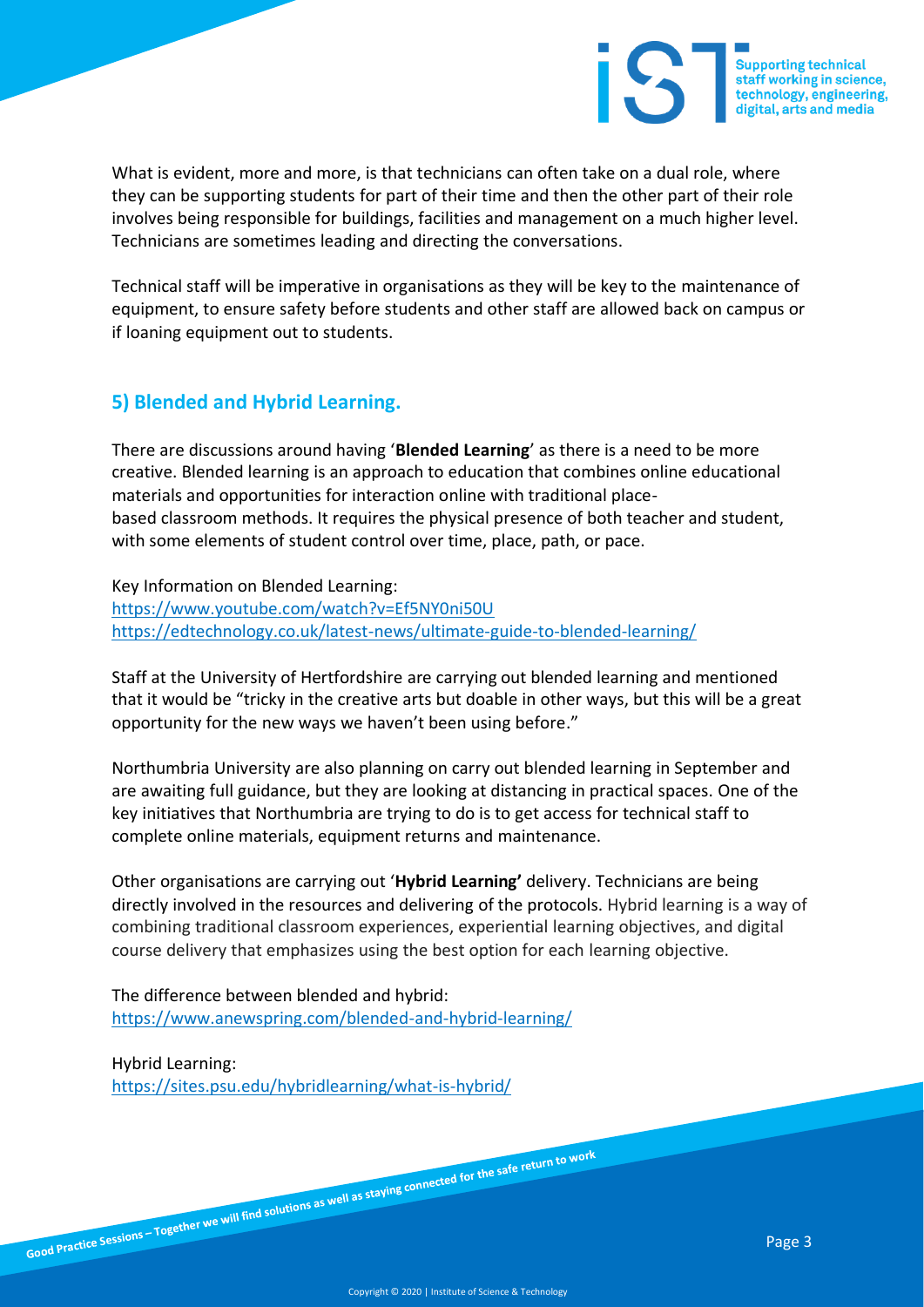

The Plymouth College of Arts and Glasgow School of Art are using Hybrid learning to offer online practical and online. At Glasgow, they are changing around the way the departments work from face-to-face to a mix of fabrication by technical staff and online support to students from September.

Some organisations are carrying out a mixture of virtual and practical learning. Many Universities are hoping that we will be able to lower restrictions, but we have to make plans as if that is not the case.

The University of Middlesex are planning "a mix of virtual and face-to-face teaching at least for the Autumn term, but very possibly for the whole academic year and so we need to be using this assumption in the planning for the year." With face-to-face it is likely the capacity will be down by 90% in some areas to cater for 2 meter distancing.

#### **6) Live vs Pre-recorded.**

What are the best approaches for these different measures, are there certain things that should be delivered live and are there things that should be pre-recorded. What are the benefits and what are the disadvantages to these?

Live will have implicit challenges for some students: internet stability, access to computer that might be shared, or maybe living in different time zones. Asynchronous delivery is probably quite important so that individuals can plan and control when these activities take place where possible, followed by live tutorials, Q&A or trouble shooting.

It was highlighted that technical support staff may end up doing more work training academics in making resources than carrying out face-to-face support with students.

It is going to be really important to try and manage expectations of staff and students. Organisations and teams may have to except that some activities that require inductions may not happen.

At Staffordshire University, they are filming an initial woodwork induction, where students will watch online then come in for practical competency assessment in smaller numbers. At the University of Lincoln, some programmes are changing the modules around to delay technical activities until the second semester.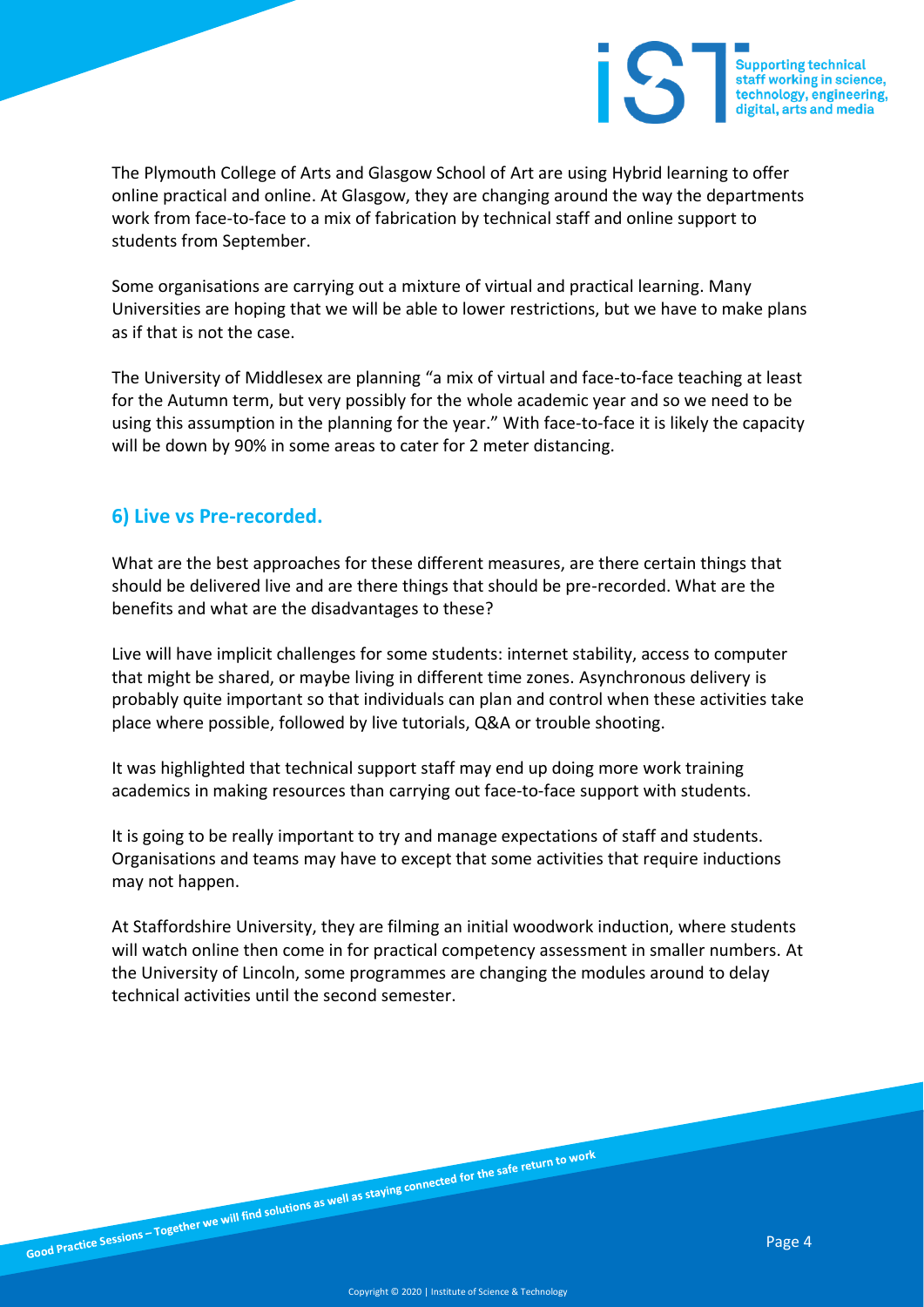

## **7) Sterilising Equipment.**

Loaning kits was talked about in meeting 1, this goes into more detail with regards to sterilisation. The Bolton University video shows some ways in which the University are planning to prepare for keeping equipment like keyboards with special covers so that they can be sterilised effectively. Some universities are giving each of their students a keyboard and mouse.

Sterilisation techniques are useful but problems are caused if you have to wait a few days to make sure that the virus is no longer on the surface. UV lights don't work for expensive camera kits. One organisation is wiping down equipment initially with 70% ethanol and quarantining for 72 hours.

The University of Lincoln are working with industry to investigate the use of Hydrogen Peroxide fogging, as this process is used to sterilise entire rooms in hospitals. The size of the molecules gets everywhere and doesn't tend to affect the intricate electricals. They will potentially be using a cabinet, where equipment goes in and then fogging takes place overnight so that it can go back out again the next day. There is concerns however, over whether the Hydrogen Peroxide fogging affects electricals or not and that it is too bigger risk to put expensive equipment (such as £20,000 cameras) in fogging cabinets as there is not enough data to suggest it won't be affected.

After control methods (quarantine, cleaning etc.) students must treat the kits as if it is contaminated. They should wash their hands after use. This should be included in a risk assessment. We can't make it certain and some risk will always remain.

Loaning equipment in the creative community is a huge benefit for students to make the most out of their student experience. There are concerns from students who have mentioned that after paying £9000.000 they are not receiving the very kit and equipment that brought them to choose that University. This was highlighted to be something that indeed should be talked about at a much higher institution level or even a Global level.

It was mentioned that lots of artists use fabricators post-graduation, and so the first semester could be used to prepare them for how to do that, consulting with technicians, making drawings and learning about the materials involved.

Many organisations are looking at extending the practicals over the year. The initial thoughts were around delaying practicals until after the first semester, however some places are now starting to think this is the new normal and we need a longer term approach.

Good Practice Sessions – Together we will find solutions as well as staying connected for the safe return to work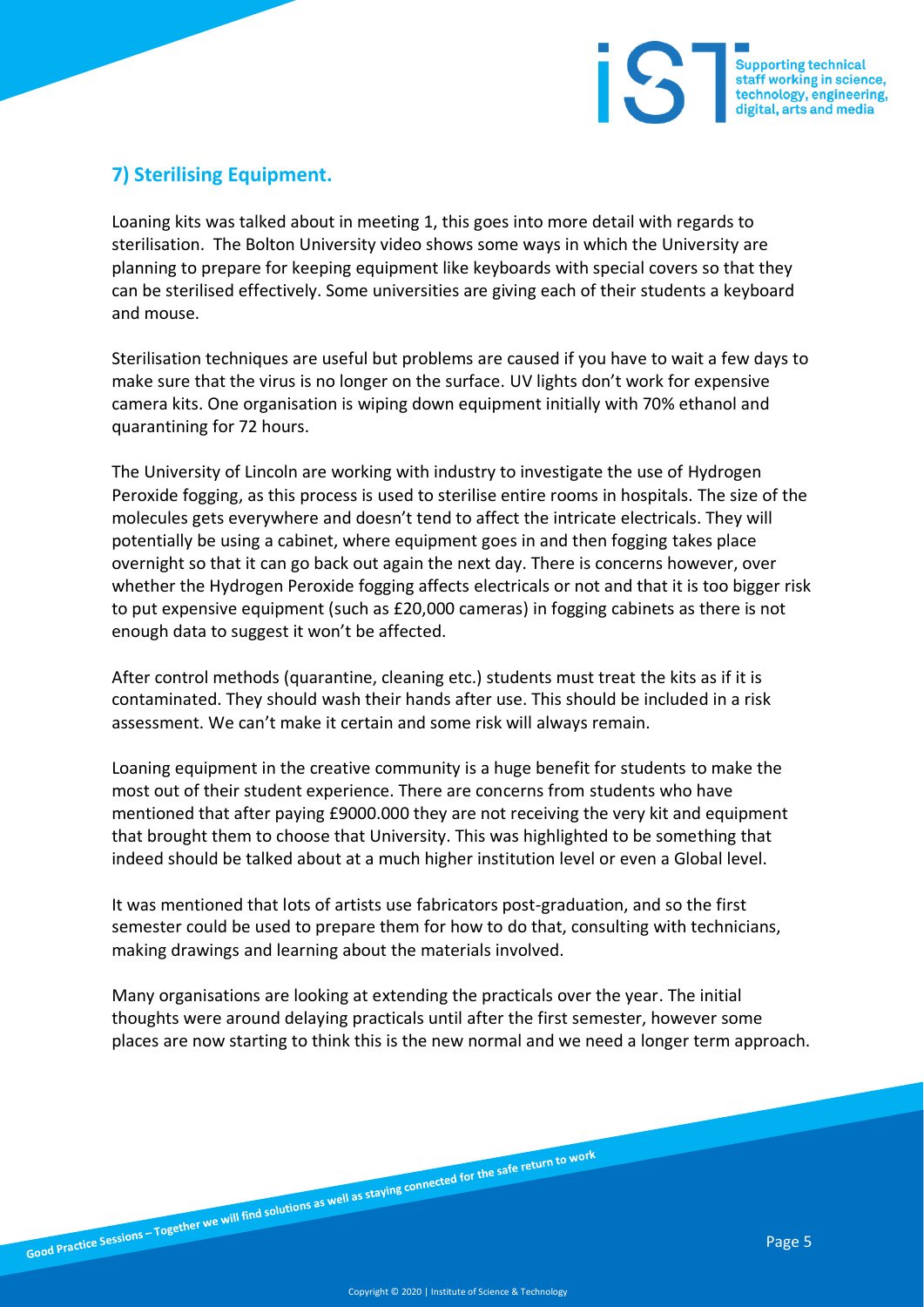One Scottish organisation mentioned that they are putting procedures in place to align to the Scottish government guidance documents but where definitely in agreement that this is not a short-term switch but an evolving situation.

Another organisation is thinking of workshops having live-feeds to continue the drop in nature of workshops. This then limits movement and demand. Additional small tool kits are also going to be placed in studios with work benches to promote community working at safe distances.

#### **8) Positive News Stories and Experiences.**

Tales of technicians flourishing under adversity.

At the University of Reading, technicians have learnt new digital skills (especially those who may have at first not wanted to go online) and once embracing these technologies have continued to learn more and more. One of the team members has made a video on how to make an ink pen out of household items, such as a coke can.

At Nottingham Trent University, there have been some really good success stories from our technical teams, enabling students to access on-site computers remotely for licences/ rendering, running filmmaking challenges and virtual degree shows.

Newcastle University have had some great positives; there have been film making students recording the pandemic and creating really interesting results under condition. Some are applying what they've learnt in class with equipment to hand. A film festival is being organised to run after Christmas. Another positive is finally updating our submissions process within the School to cloud based, remote upload rather than physical copies.

HOME Manchester have a programme featuring local artists talking about live experiences from their homes. Manchester Metropolitan University are encouraging their staff and students to watch theatre at home to support wellbeing.

At the University of Plymouth, technical teams have really stepped up and taken on new technologies. They are actually finding that they are running to keep up with the workload as technicians have been making fantastic progress and exercising tremendous creativity.

The University of Middlesex have had really positive feedback with student drop in sessions. These are looking at being sustainable in future also. There is plenty of momentum from people reluctant to become digital.

Good Practice Sessions – Together we will find solutions as well as staying connected for the safe return to work

**Supporting technical** staff working in science,<br>technology, engineering, digital, arts and media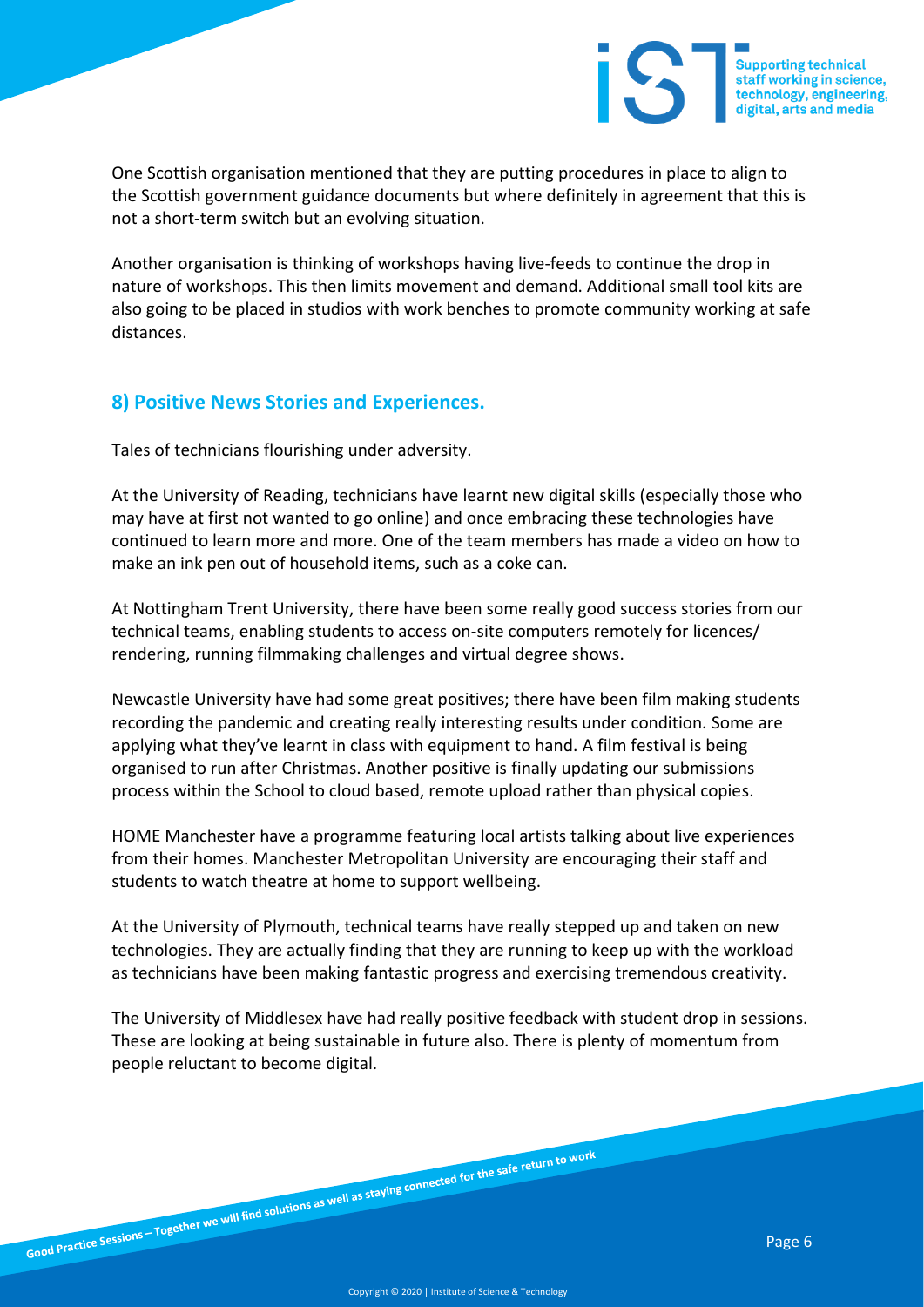

The University of Hertfordshire have made their end of year show as a website this year. This is going to be great for recruitment in the future and is also something for final year students to enjoy. They are trying to plan access for students to finish their work as they seem to have been hardest hit and now need to find work in very difficult times. In these circumstances, we have prioritised them first, and then post-graduates, then all levels for September onwards who actually do come back or start the next term.

At the Belfast School of Art, degree shows have gone online which has been really successful with all students building online portfolios.

## **9) Students Who are Requiring Support Now.**

Several organisations have mentioned that they have postgraduate students who are still requiring support until September.

Staffordshire University have a Master of Arts ceramics course that runs over 12 months and students are keen to get back on campus. At the moment students are having support from technicians over Microsoft Teams and WhatsApp. At Nottingham Trent University, they may be potentially supporting post-graduate students on Campus in July, similar for the University for the Creative Arts.

With some students requiring access to facilities, it is essential that prior to workshops, to ensure risk assessment training is valid and completed.

#### **10) Involving the Student Body Experience.**

Nottingham Trent University have carried out a very successful student ambassadors training for the last 5 years and these ambassadors are working in rooms alongside Technicians. These ambassadors are employed and trained to a technical level. This gives them an insight into a career as technical staff and they get to work as peer mentors. They are going to work with their ambassadors to see what their expectations are, and to assist in lecture capture activities, demonstrations and live screen pre-recording.